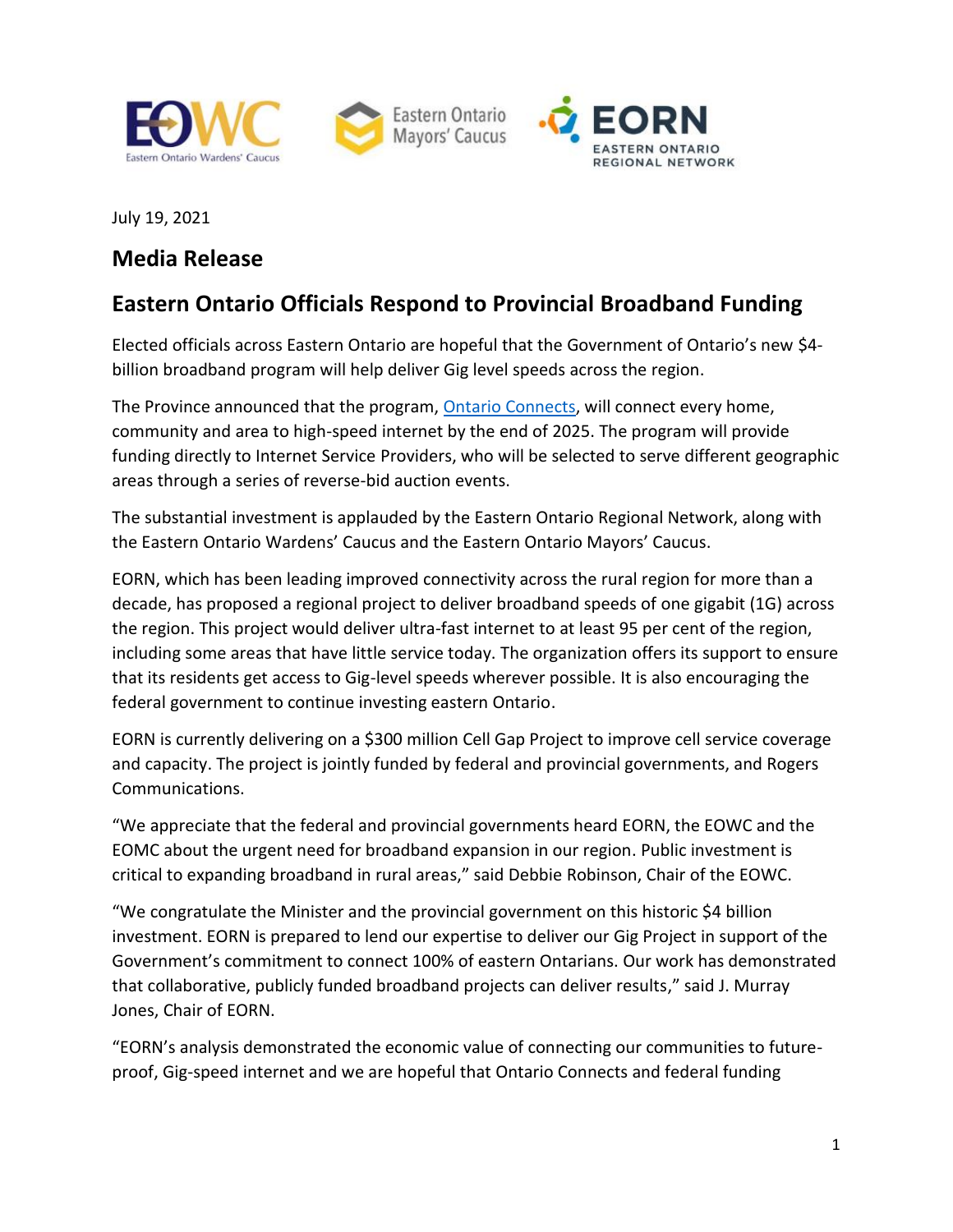programs will ultimately help deliver this level of service to our communities," said Diane Therrien, Chair of the EOMC.

### **About EORN**

EORN, a non-profit created by the Eastern Ontario Wardens' Caucus (EOWC), works with governments and community organizations to improve and leverage broadband access to fuel economic development and growth.

EORN is currently working on a \$300 million project, funded by public and private sector partners, to improve and expand cellular services across the region. Building on that project is beginning in 2021.

From 2010 to 2014, EORN helped to improve broadband access to nearly 90 per cent of eastern Ontario through a \$175 million public-private partnership. The network was funded by federal, provincial and municipal governments and private sector service providers. As a result of the project, 423,000 homes and businesses are now able to access services of up to 10 Mbps download. It also spurred more than \$100 million in additional private sector investment in the region, over and above their initial commitments.

#### **About the EOWC**

Since its inception, the Eastern Ontario Wardens' Caucus (EOWC) has worked to support and advocate on behalf of the 750,000 property taxpayers across rural eastern Ontario. The EOWC covers an area of 45,000 square kilometres from Cobourg to the Quebec border, and includes 13 upper-tier and single-tier municipalities as well as 90 local municipalities. All members work together as a team, striving to ensure that conditions are in place to make Eastern Ontario the greatest place in the world to reside and do business.

### **About the EOMC**

The Eastern Ontario Mayors' Caucus (EOMC) is made up of the mayors of the 11 urban municipalities (separated, single tier) of Eastern Ontario. The committee meets quarterly as a group with the municipal CAOs in attendance to discuss common issues relevant to municipalities in eastern Ontario.

30-

Learn more about the provincial program: [https://www.infrastructureontario.ca/Ontario-](https://www.infrastructureontario.ca/Ontario-Connects/)[Connects/](https://www.infrastructureontario.ca/Ontario-Connects/)

For more information contact:

| J. Murray Jones                                    | Debbie Robinson | Diane Therrien              |
|----------------------------------------------------|-----------------|-----------------------------|
| Chair, EORN                                        | Chair, EOWC     | Chair, EOMC                 |
| Warden, Peterborough County Warden, Renfrew County |                 | Mayor, City of Peterborough |